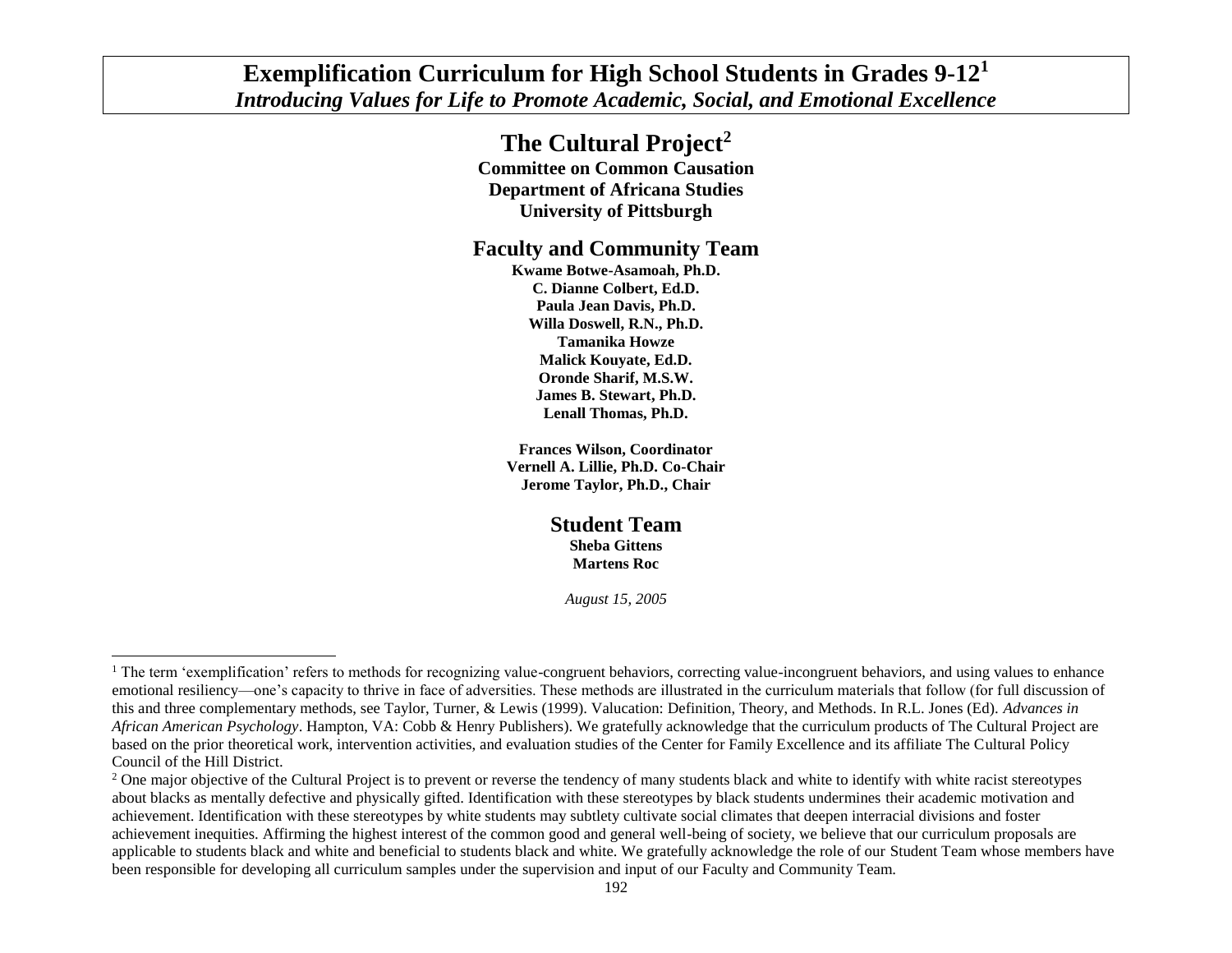| <b>Categories</b>           | <b>Positive Expression:</b>                                                                                                                                                                                                                                                                                                                                                 | <b>Negative Expression:</b>                                                                                                                                                                                                                                                                                                                                 |
|-----------------------------|-----------------------------------------------------------------------------------------------------------------------------------------------------------------------------------------------------------------------------------------------------------------------------------------------------------------------------------------------------------------------------|-------------------------------------------------------------------------------------------------------------------------------------------------------------------------------------------------------------------------------------------------------------------------------------------------------------------------------------------------------------|
|                             | <b>Culturally and Spiritually Integrative</b>                                                                                                                                                                                                                                                                                                                               | <b>Culturally and Spiritually Disintegrative</b>                                                                                                                                                                                                                                                                                                            |
| Love & Respect              | Respects differences; avoids racist, classist, or sexist teasing or<br>joking; displays special regard for those older and carries sense<br>of responsibility for those younger; goes to aid of those in<br>distress; expresses and receives constructive love.                                                                                                             | Disrespects others; shows intolerance for differences; ridicules or<br>makes fun of others; initiates racist, classist, or sexist jokes or pranks;<br>low regard for older persons; little sense of responsibility for those<br>younger; ignores those in distress; antisocial.                                                                             |
| <b>Interpersonal Skills</b> | Sensitive to feelings of others; accurately reads feelings and<br>moods of others; expresses thoughts and feelings constructively;<br>exercises self-discipline, patience, and control in managing<br>conflict; is capable of leading others constructively; seeks and<br>considers constructive counsel; takes constructive criticism<br>without crumbling or withdrawing. | Insensitivity to feelings of others; misreads feelings and moods of<br>others; unable to express thoughts and feelings constructively; unable<br>to control own behavior in conflict situations; unable to lead others<br>constructively; difficulty asking for help; unable to take constructive<br>criticism; crumbles in face of constructive criticism. |
| Learning Orientation        | Is savvy, creative, inventive; asks questions, wants to know how<br>things work; remembers, identifies, compares, contrasts,<br>generalizes; sees connections between different areas of<br>learning; enjoys helping others learn.                                                                                                                                          | Shows little creativity, bored easily, asks and answers few questions;<br>fails to seek or express relationships between different areas of<br>learning; poor memory for stories or events read or heard; unwilling<br>to help others learn.                                                                                                                |
| Self-Confidence             | Explores, probes, investigates; attentive and enthusiastic when<br>new challenges are introduced; eager to explore new places,<br>meet new people, or examine new ideas, daring in constructive<br>ways; excited and upbeat about living.                                                                                                                                   | Is inattentive, withdrawn, apathetic, unenthusiastic, shy, reclusive,<br>doubtful, uninterested, unsure of oneself, unexpressive; unwilling to<br>try things new and different; unmotivated; daring in destructive ways.                                                                                                                                    |
| Self-Persistence            | Sticks with task until it's finished, even when the going is<br>frustrating or rough; maintains focus in face of distractions;<br>patient in figuring things out; seeks out challenging or difficult<br>tasks; overcomes obstacles in solving problems; bounces back<br>from frustrations; has surprisingly long and sustained attention<br>span.                           | Gives up, easily distracted, avoids challenges, readily frustrated,<br>impatient during problem solving; unwilling to try after frustrated,<br>unable to see alternatives; unable to move forward—gets stuck;<br>refuses to complete project started; moves to another activity when<br>frustrated.                                                         |
| Self-Esteem                 | Expresses pleasure over own accomplishments; shares<br>accomplishments with others; expresses positive interest in<br>others' accomplishments; maintains cool in face of teasing; feels<br>good about who s/he is; deals with negative as well as positive<br>aspects of self and others.                                                                                   | Apathetic about accomplishments, unwilling to share<br>accomplishments with others; jealous or angry over others'<br>accomplishments; negative attitudes toward self and others; unable to<br>see negative as well as positive aspects of self; loses cool when<br>teased.                                                                                  |
| Self-Reliance               | Able to think and act alone when necessary; resists temptations<br>to mischief; avoids physically and emotionally hazardous<br>situations; thinks before acting; stands up for what's fair;<br>responds appropriately to racist, classist, or sexist stereotypes.                                                                                                           | Follows more than leads, easily tempted to do wrong, gets into<br>dangerous or potentially harmful situations, acts without thought,<br>doesn't speak up for what's right, goes along with others expressing<br>racist, classist, or sexual stereotypes.                                                                                                    |

Seven Values for Life that Promote Academic, Social, and Emotional Excellence

Identified categories were taken from interviews with black and white mothers, fathers and grandparents of low- and middle-income. These same value categories were expressed also in interviews with clergy and teachers. Thus we say these values are claimed communally. In this exhibit, positive expressions promote and negative expressions undermine cognitive, social, and emotional excellence. The methods we now describe promote the positive expression of identified values and correlated competencies associated with academic success. These methods we have found accelerate the cognitive, emotional, and social development. Third and fourth grade students rated by teachers as at or above the median on one or more of these values were 2.5 to more than 8 times more likely to be above the norm on nationally standardized tests of reading and math than students rated below the median on these values (see Taylor & Kouyaté (2003) for summary of these and related studies).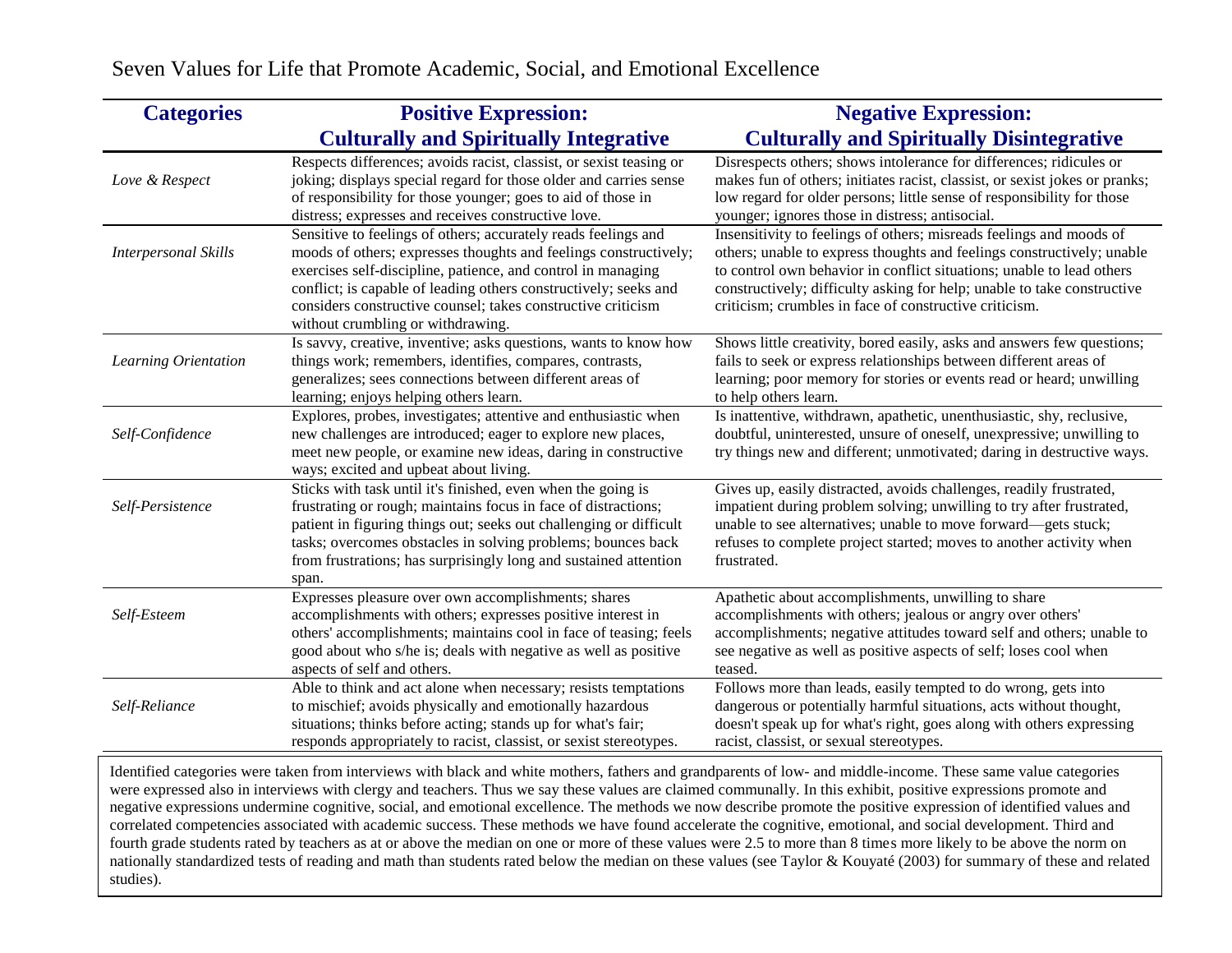# Step 2: Exemplification

XEMPLIFICATION is the method used to recognize value-congruent behaviors, correct value-incongruent behaviors, and enhance emotional resiliency one's capacity to thrive in face of adversities. As such this method along with the valuation method is designed to move students from the right- to the left-hand column of the preceding exhibit—the overall aim being to increase the medial and behavioral expression of culturally and spiritually integrative ways of being that we've found associated with academic, social, and emotional excellence. E

It is important to distinguish our exemplification method which is intrinsic to our model from behavior modification procedures which are used more widely. We note five distinctives. First, our exemplification method is designed to modify the medial and behavior expression of values identified as important by parents and teachers, whereas behavioral modification procedures are designed to modify behaviors identified by educational psychologists or professional therapists as important. Second, behavior modification utilizes material or social rewards and punishments to modify behaviors and our exemplification method utilizes cultural materials to modify behavior. Third, our exemplification method intentionally engages social and contextual realities that are seldom addressed by behavior modification procedures. Fourth, our exemplification method reflects more of a hermeneutical than behavioral mode of application where our intent is to 'inculcate meanings that shape behaviors' rather than 'schedule reinforcements to shape behaviors'. As such exemplification affirms the African tradition of *griots* who convey traditional understandings, interpretations, or meanings that shape individual and collective behaviors. In a sense, then, implementers function as modern-day *griots* who purvey values that promote academic, social, and emotional excellence. Finally, our exemplification method may be more demanding to learn and apply than behavior modification procedures. In relation to this last point, professional development workshops must be coupled with ongoing monitoring strategies to implement our exemplification method fully (see companion document *Theory Underlying Valuation, Exemplification, Routines, and Complementary Methods*).

In what follows, we introduce how our exemplification method can be implemented in coordination with our valuation method (Step 1) for each value. *These instructional strategies must be followed without deviation—otherwise expected effects on student identification and expression of these values within and outside the classroom will be compromised.*

## T a b l e o f C o n t e n t **s**

| <b>Love and Respect</b>     | 195 | Biography               |            |
|-----------------------------|-----|-------------------------|------------|
| Proverb                     |     | Icon                    |            |
| Biography                   |     | <b>Self-Persistence</b> | 199        |
| Icon                        |     | Proverb                 |            |
|                             |     | Biography               |            |
| <b>Interpersonal Skills</b> | 196 | Icon                    |            |
| Proverb                     |     |                         |            |
| Biography                   |     | <b>Self-Esteem</b>      | <b>200</b> |
| Icon                        |     | Proverb                 |            |
|                             |     | Biography               |            |
| <b>Learning Orientation</b> | 197 | Icon                    |            |
| Proverb                     |     |                         |            |
| Biography                   |     | <b>Self-Reliance</b>    | 201        |
| Icon                        |     | Proverb                 |            |
|                             |     | Biography               |            |
| <b>Self-Confidence</b>      | 198 | Icon                    |            |
| Proverb                     |     |                         |            |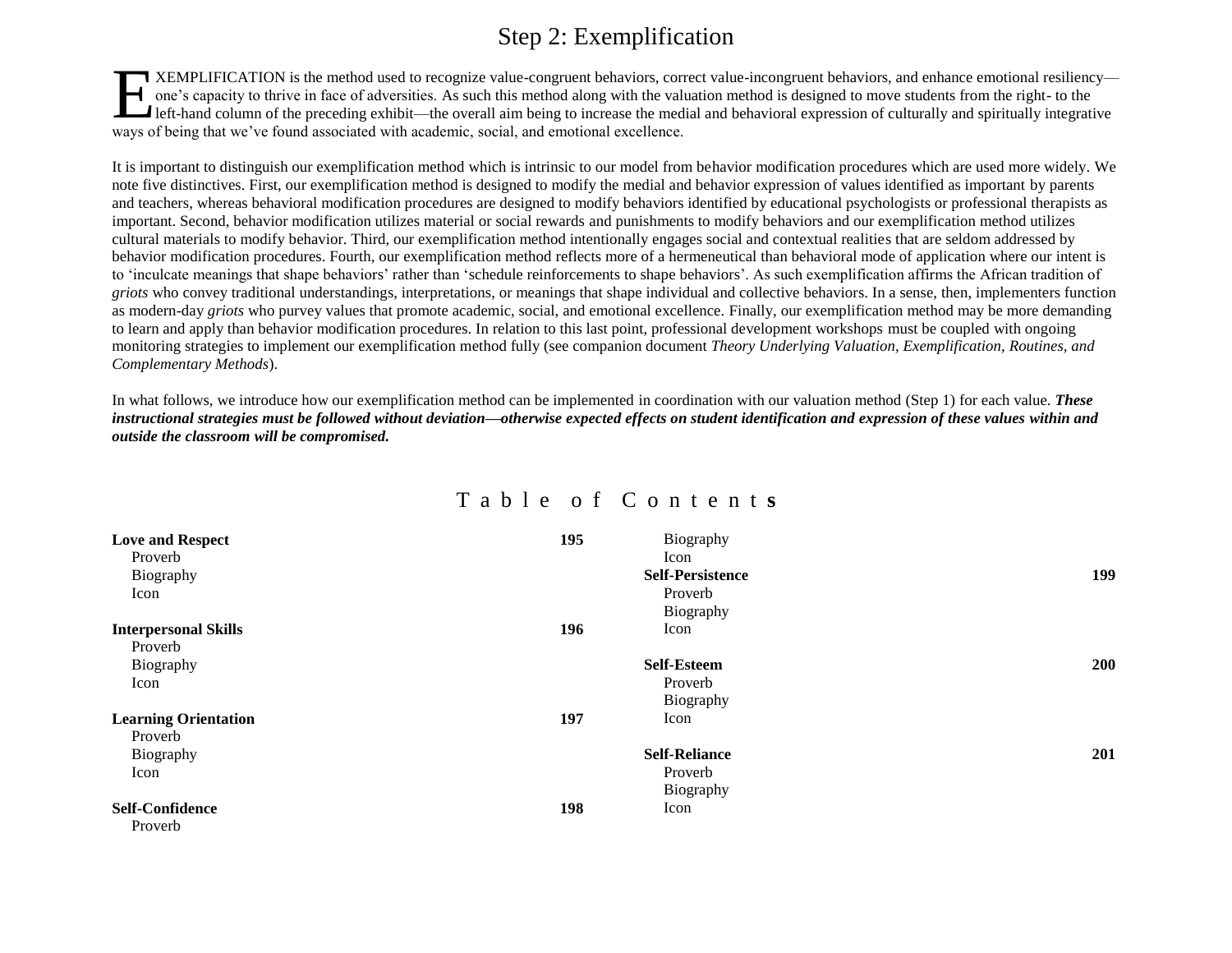## **Using Culturally Grounded Materials to Encourage Value-Congruent Behavior, Correct Value-Incongruent Behavior, and Enhance Emotional Resilience<sup>3</sup>**

*Exemplification: Love and Respect*

**The Cultural Project Committee on Common Causation Department of Africana Studies University of Pittsburgh Pittsburgh, PA**

*August 15, 2005*

 $\overline{a}$ 

#### Encouraging Positive Behavior: Love and Respect

**(Observe):** Gwen, I noticed in your disagreement with Akela today that you didn't say anything that attacked her character. To me this shows love and respect. **(Link):** You remember our discussion of the proverb 'One who damages' the character of another damages his own'? **(Recognize):** You lived that proverb today. Your ancestors would be proud!

#### Correcting Negative Behavior: Love and Respect

**(Observe):** Gwen, you're really good in math, yet you didn't volunteer to help tutor fellow students who weren't doing well in math. I wondered whether there was an issue here in love and respect. **(Link):** Do you remember our discussion of novelist Toni Morrison? She helped young people black and white become better writers. I know you're a busy person and you may question your ability to help your fellow students. But have you thought about the future of students who do poorly in math? **(Correct):** Will you reconsider your earlier decision? If answer is 'yes,' proceed to next step. **(Recognize):** Thanks for agreeing to tutor your fellow students. I'm sure Toni Morrison would be proud of you!

#### Building Emotional Resiliency: Love and Respect

**(Observe):** It's hard sometimes to be patient with a friend or relative who makes a true statement that reflects negatively on something you've said or done. **(Probe):** Take a moment to think about it—how true words can be hurtful. Sometimes you might feel like snapping out—getting mad, saying something hurtful in return. And what happens when you do? **(Link):** Do you remember the Akoma symbol (pronounced ah-ko-mah) of the Akan of Ghana? It stands for patience, goodwill, and faithfulness. Why is it important to keep this **Akoma** symbol in mind when you're tempted to snap out when someone says something true that can help you grow? Yes, it can help you maintain an attitude patience and goodwill toward others making truthful but hurtful things about you. **(Apply):** Here, take a copy of this Akoma. Put it in your notebook to keep you reminded of what to do when tempted to snap out behind good advice. Above all, put it in your heart! Is there a friend whose life can be improved by being open to good advice that may be hurtful? Would you like to share and discuss this symbol with your friend? Or a family member? Will you do it? When do you plan to do it?

<sup>&</sup>lt;sup>3</sup> This initiative is structured around values identified by parents, teachers, and clergy as important to the future well-being of children and youth—*Love and Respect, Interpersonal Skills, Learning Orientation, Self-Confidence, Self-Persistence, Self-Esteem, and Self-Reliance*. Since this project is anchored by outcomes of value to community, we refer to it as our Axiological Project.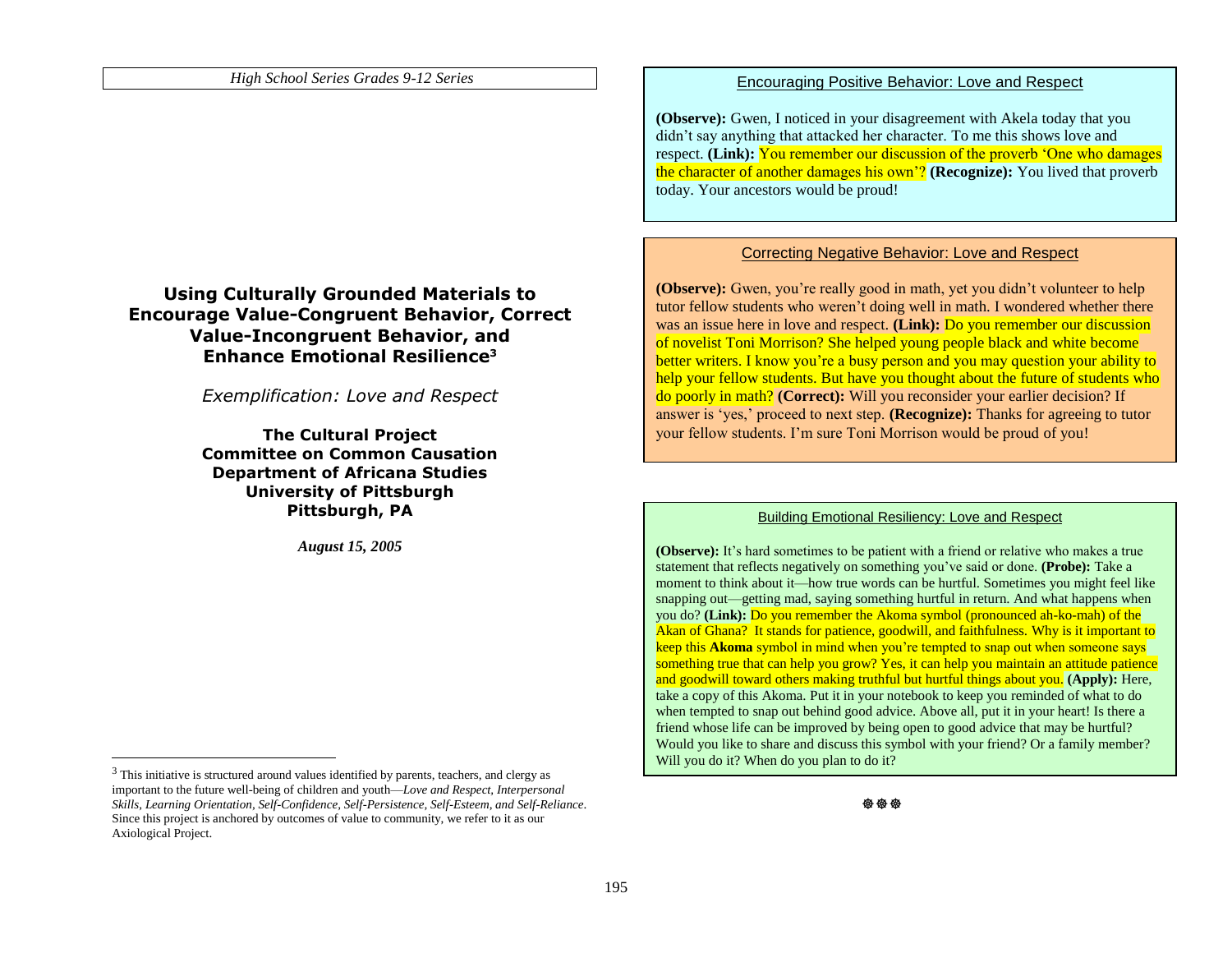## **Using Culturally Grounded Materials to Encourage Value-Congruent Behavior, Correct Value-Incongruent Behavior, and Enhance Emotional Resilience<sup>4</sup>**

*Exemplification: Interpersonal Skills*

**The Cultural Project Committee on Common Causation Department of Africana Studies University of Pittsburgh Pittsburgh, PA**

*August 15, 2005*

 $\overline{a}$ 

#### Encouraging Positive Behavior: Interpersonal Skills

**(Observe):** Gwen, I heard you say 'I'm sorry' to Akela for something you said about her. This shows good interpersonal skills. **(Link):** Your asking forgiveness reflected an attitude of interpersonal skills. Remember our discussion of the proverb 'If you offend, ask for pardon, if offended forgive'? **(Recognize):** You lived that proverb today. Your ancestors would be proud!

#### Correcting Negative Behavior: Interpersonal Skills

**(Observe):** In your disagreement with Ben, you got loud and didn't let him get in a word edgewise. This sounds like an interpersonal skills problem. **(Link):** Do you remember our discussion of Dr. Ralph Bunche? He was so skilful in bringing people together by understanding what each party had to say. **(Correct):** Would you be open to a discussion involving you, Ben, and myself so we can sort out your feelings and his? If the answer is 'yes' proceed to next step**. (Recognize):** When guided exchange is complete, recognize the effort: You two sorted things out! I'm sure Dr. Ralph Bunche would be proud of both of you!

#### Building Emotional Resiliency: Interpersonal Skills

**(Observe):** It's hard to hear friends or relatives' point of view when you've just fallen out with them. **(Probe):** Take a moment to think about this—how you shut down your listening channel to persons you've fallen out with. This is a real challenge to interpersonal skills. **(Link):** Do you remember the **Mpatapo** symbol (pronounced m-pahtah-poh) of the Akan of Ghana? It stands for reconciliation, peacemaking, and restoration. The Mpatapo symbol reminds us that our ancestors thought peacemaking was an important goal—even when we've fallen out with with relatives or friends. **(Apply):** Here, take a copy of this Mpatapo symbol. Put it in your notebook fto keep you reminded of what to do when you've had a falling out. Above all, put it in your heart! Is there a friend who could be helped by this symbol? Would you like to share and discuss this symbol with a friend? Or a family member? Will you do it? When do you plan to do it?

 $\mathbb{R}^n$ 

<sup>&</sup>lt;sup>4</sup> This initiative is structured around values identified by parents, teachers, and clergy as important to the future well-being of children and youth—*Love and Respect, Interpersonal Skills, Learning Orientation, Self-Confidence, Self-Persistence, Self-Esteem, and Self-Reliance*. Since this project is anchored by outcomes of value to community, we refer to it as our Axiological Project.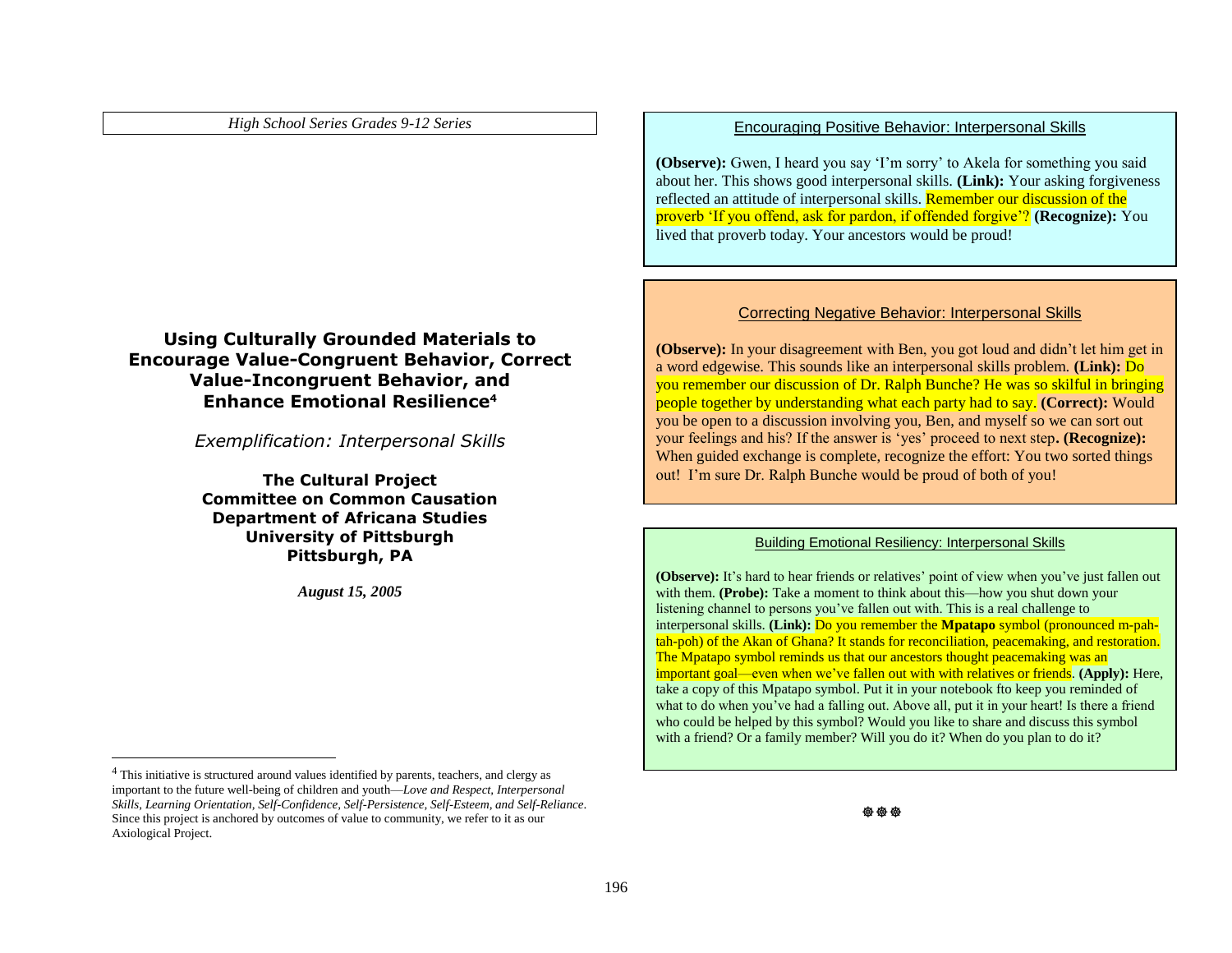## **Using Culturally Grounded Materials to Encourage Value-Congruent Behavior, Correct Value-Incongruent Behavior, and Enhance Emotional Resilience<sup>5</sup>**

*Exemplification: Learning Orientation*

**The Cultural Project Committee on Common Causation Department of Africana Studies University of Pittsburgh Pittsburgh, PA**

*August 15, 2005*

 $\overline{a}$ 

#### Encouraging Positive Behavior: Learning Orientation

**(Observe):** Gwen, in your report you went beyond our discussion of Langston Hughes' poem 'I too sing America' to research the historical context that may have led to his writing this poem. This showed good learning orientation. **(Link):** You showed real Learning Orientation. Remember our discussion of the proverb 'No matter how full the river, it will still want to grow'? **(Recognize):** You lived that proverb today. Your ancestors would be proud of you!

#### Correcting Negative Behavior: Learning Orientation

**(Observe):** You didn't finish your math homework last night? This seems to me like a problem in learning orientation. **(Link):** Do you remember our discussion about Dr. Mae Jemison? She had a fierce commitment to science and math. She graduated from Stanford for her first degree. Who went to Cornell for her medical degree. I know that math is not your favorite subject. But can you name some careers you'd be eliminating without math? **(Correct):** I think you have a good future ahead of you. Bring in your completed homework tomorrow**. (Recognize):** When homework is completed, recognize the effort: That's it! I'm sure Dr. Jemison would be proud of you*!*

#### Building Emotional Resiliency: Learning Orientation

**(Observe):** I know that math is a challenge for many students—a challenge in learning orientation. **(Probe):** Take a moment to think about this—What's it like doing math seatwork? Math homework? **(Link):** Remember the **Dame Dame** symbol (pronounced dah-me dah-me) of the Akan of Ghana? It stands for intelligence, creativity, and ingenuity. You think our ancestors provide the key for getting throught challenging moments with math? Keeping this word of the ancestors in mind can halp you complete challenging seatwork or homework in math. **(Apply):** Here, take a copy of this Dame Dame symbol. Put it in your notebook to keep you reminded of what to do when you find any of your subjects challenging. Above all, put it in your heart! Is there a friend who's also on the fence about completing seatwork or homework assignments? Would you like to share and discuss this symbol with your friend? Or a family member? Will you do it? When do you plan to do it?

 $\mathbb{R}^n$ 

<sup>5</sup> This initiative is structured around values identified by parents, teachers, and clergy as important to the future well-being of children and youth—*Love and Respect, Interpersonal Skills, Learning Orientation, Self-Confidence, Self-Persistence, Self-Esteem, and Self-Reliance*. Since this project is anchored by outcomes of value to community, we refer to it as our Axiological Project.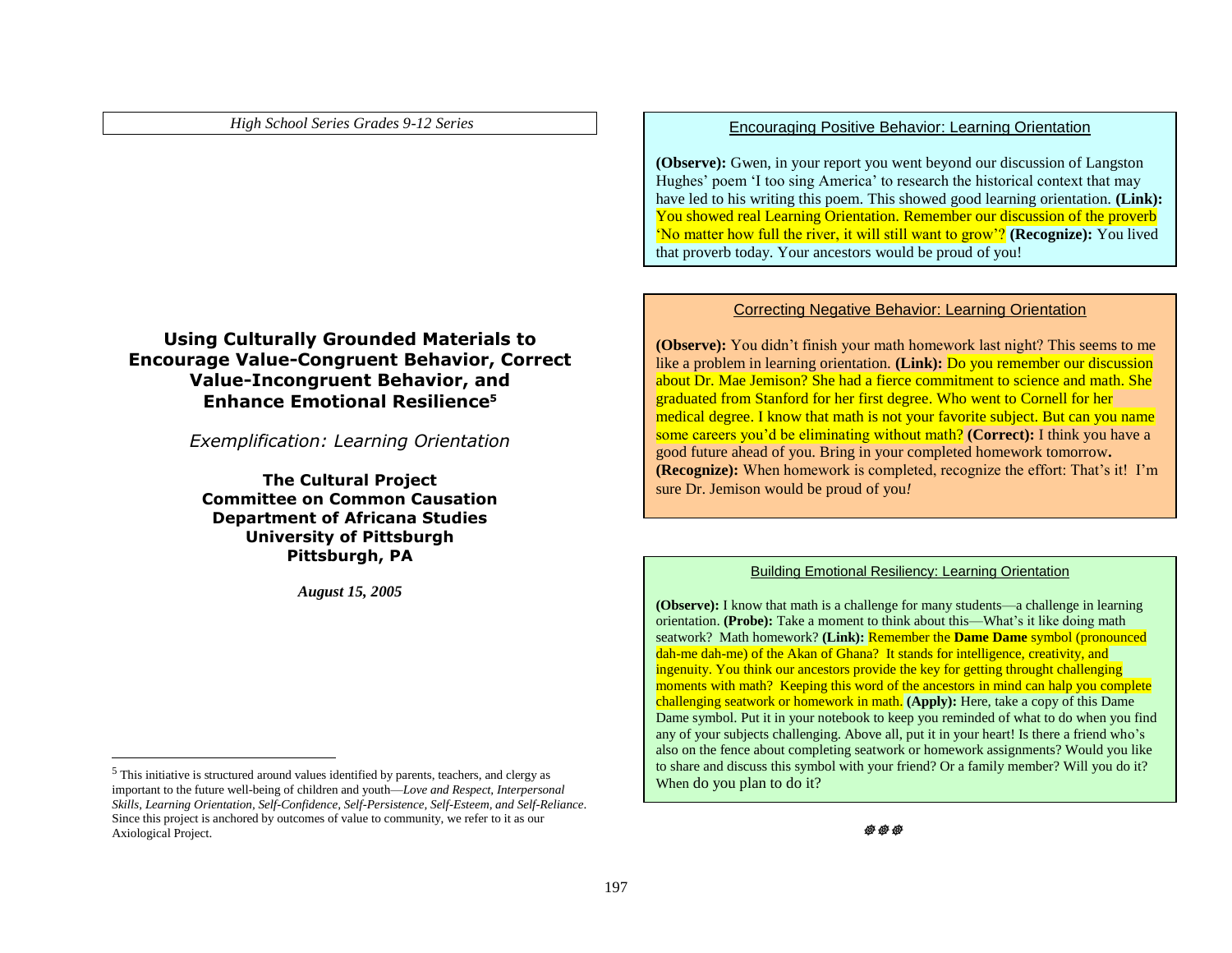## **Using Culturally Grounded Materials to Encourage Value-Congruent Behavior, Correct Value-Incongruent Behavior, and Enhance Emotional Resilience<sup>6</sup>**

*Exemplification: Self-Confidence*

**The Cultural Project Committee on Common Causation Department of Africana Studies University of Pittsburgh Pittsburgh, PA**

*August 15, 2005*

 $\overline{a}$ 

#### Encouraging Positive Behavior: Self-Confidence

**(Observe):** Gwen, I know that literature is not your favorite subject. But I noticed you put in an extra special effort in writing your latest paper. You did a much better job this time in comparison and analysis. This reflected selfconfidence on your part. **(Link):**. Remember our discussion of the **proverb** 'You gain in self confidence by doing what you are afraid to do'? **(Recognize):** You lived that proverb today. Your ancestors would be proud!

#### Correcting Negative Behavior: Self-Confidence

**(Observe):** You seemed to lose interest when we shifted from the history of reconstruction to the history of industrialization. Your exams showed it too! To me this reflected a problem in self-confidence. **(Link):** Do you remember our discussion of Matthew Henson? He was open to learning from different cultures, different languages, different races, and different subjects. Could your thinking about Mr. Henson help you refocus more consistently on topics of less interest to you? **(Correct):** Now let's see if you can apply yourself fully to all topics in this course. I'll give you feedback to let you know how you're doing. **(Recognize):** When performance is improved and stabilized, recognize the effort: That's it! I'm sure Matthew Henson would be proud! See if you can make him proud in your other subjects too!

#### Building Emotional Resiliency: Self-Confidence

**(Observe):** Most students doubt from time to time whether they have what it takes to do well in a subject. **(Probe):** Take a moment to think about what you do when you doubt your ability to do well in a subject. Do you fail to listen to the teacher? Complete reading assignments? Seatwork assignments? Homework assignments? **(Link):** Remember the **Nkyinkyim** symbol (pronounced n-chin-chin) of the Akan of Ghana? It stands for initiative, energy, and versatility. When doubting yourself, words of our ancestor would seem to suggest refocusing your energy on your work, trying differetng approaches to mastering your work, and show initiative by asking questions when you don't understand.. **(Apply):** Here, take a copy of this Nkyinkyim symbol. Put it in your notebook to keep you reminded of what to do when doubts come. Above all, put it in your heart! Is there a friend who doubts his or her ability to do well in a subject? Would you like to share and discuss this symbol with him or her? Or a family member? Will you do it? When do you plan to do it?

 $\mathbb{R}^n$ 

<sup>6</sup> This initiative is structured around values identified by parents, teachers, and clergy as important to the future well-being of children and youth—*Love and Respect, Interpersonal Skills, Learning Orientation, Self-Confidence, Self-Persistence, Self-Esteem, and Self-Reliance*. Since this project is anchored by outcomes of value to community, we refer to it as our Axiological Project.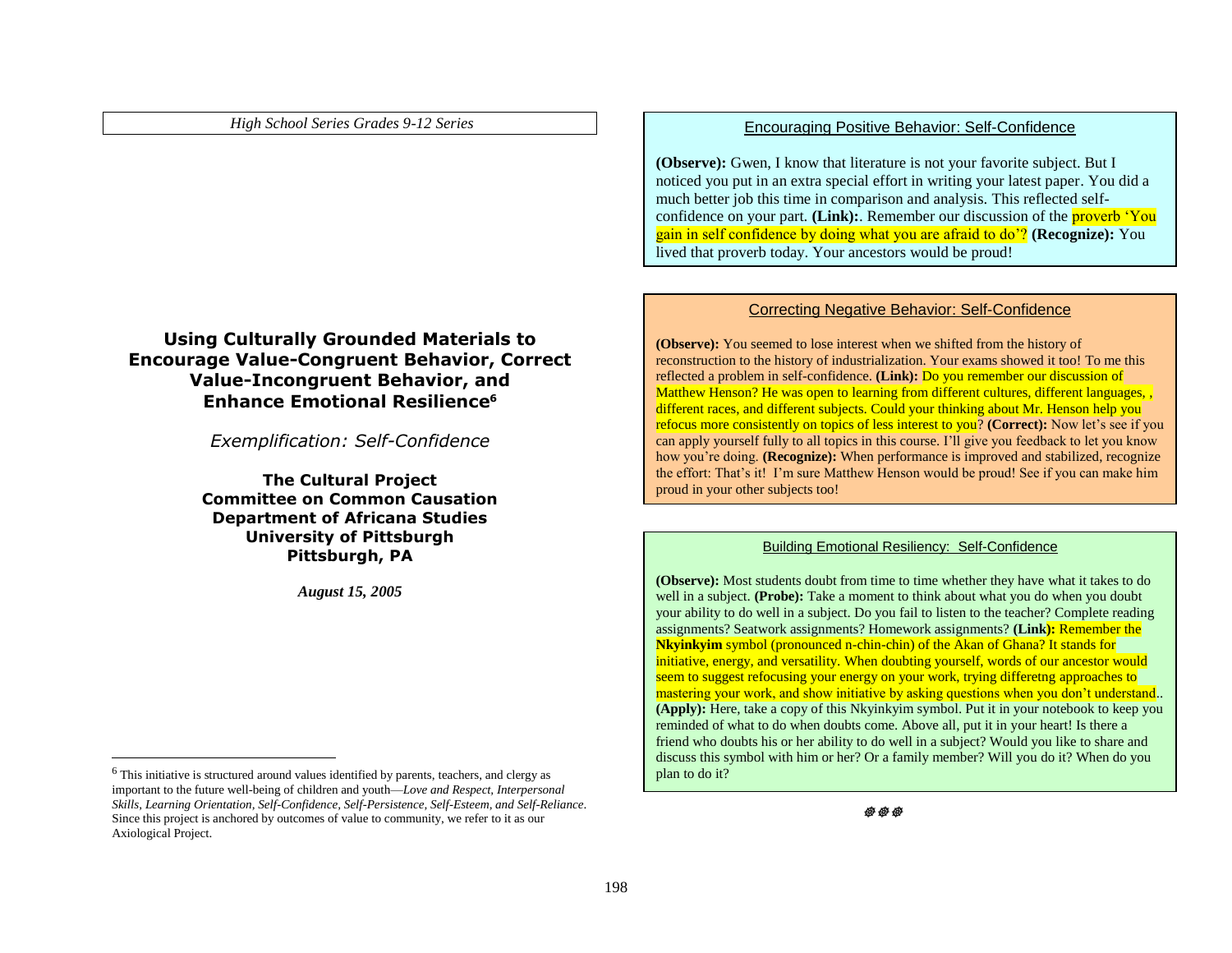## **Using Culturally Grounded Materials to Encourage Value-Congruent Behavior, Correct Value-Incongruent Behavior, and Enhance Emotional Resilience<sup>7</sup>**

*Exemplification: Self-Persistence*

**The Cultural Project Committee on Common Causation Department of Africana Studies University of Pittsburgh Pittsburgh, PA**

*August 15, 2005*

Encouraging Positive Behavior: Self-Persistence

**(Observe):** Gwen, I noticed that you worked hard mastering procedures for solving complex equations. This showed good self-persistence. **(Link):** You showed real Self-Persistence. Remember our discussion of the **proverb** 'Quitters' never win and winners never quit'? **(Recognize):** You lived that proverb today. Your ancestors would be proud!

#### Correcting Negative Behavior: Self-Persistence

**(Observe):** You found your math problem so hard you gave up trying? This sounds like a problem in self-persistence.**(Link):** Do you remember our discussion of Wilma Rudolph? She was born with a crooked leg and crippled foot. Who would ever think she would make much of a runner? But she trained hard, mastered her handicap, and went on to win one bronze and three gold metals in the World Olympics**.** I know that math is not your favourite subject, but maybe Wilma Rudolph's story of Self-Persistence can help inspire you. **(Correct):** Now show me exactly where you got hung up. Let's go through it together. Give prompts and support with practice to mastery: Want to show me again how you'd solve this problem? That's it. I'm sure Wilma Rudolph would be proud!

#### Building Emitional Resiliency: Self-Persistence

**(Observe):** Sometimes things get so hard that we feel like giving up. There just seems no way we can do it!. **(Probe):** Take a moment to think about times you feel like giving up. **(Link):** Remember the **Dwanimen** symbol (pronounced djwin-knee-man) of the Akan of Ghana? It stands for determination, conviction, and tenacity—consistency of effort even when you feel like giving up. Maybe our ancestors have a word for us when we feel like giving up—reminding yourself you can do it, reminding yourself why it is important to press ahead, and continuing to try different ways to find solutions. **(Apply):** I think you deserve the Dwennimmen Symbol in recognition of how hard you've been trying. Here, take it, put it in your room or in your book bag to keep you reminded. But above all, put it in your heart! Is there a friend who's also putting forth full effort to do well in school you'd like to share and discuss this symbol with? Or a family member? Will you do it? When do you plan to do it?

\*\*\*

 $\overline{a}$ 

 $<sup>7</sup>$  This initiative is structured around values identified by parents, teachers, and clergy as</sup> important to the future well-being of children and youth—*Love and Respect, Interpersonal Skills, Learning Orientation, Self-Confidence, Self-Persistence, Self-Esteem, and Self-Reliance*. Since this project is anchored by outcomes of value to community, we refer to it as our Axiological Project.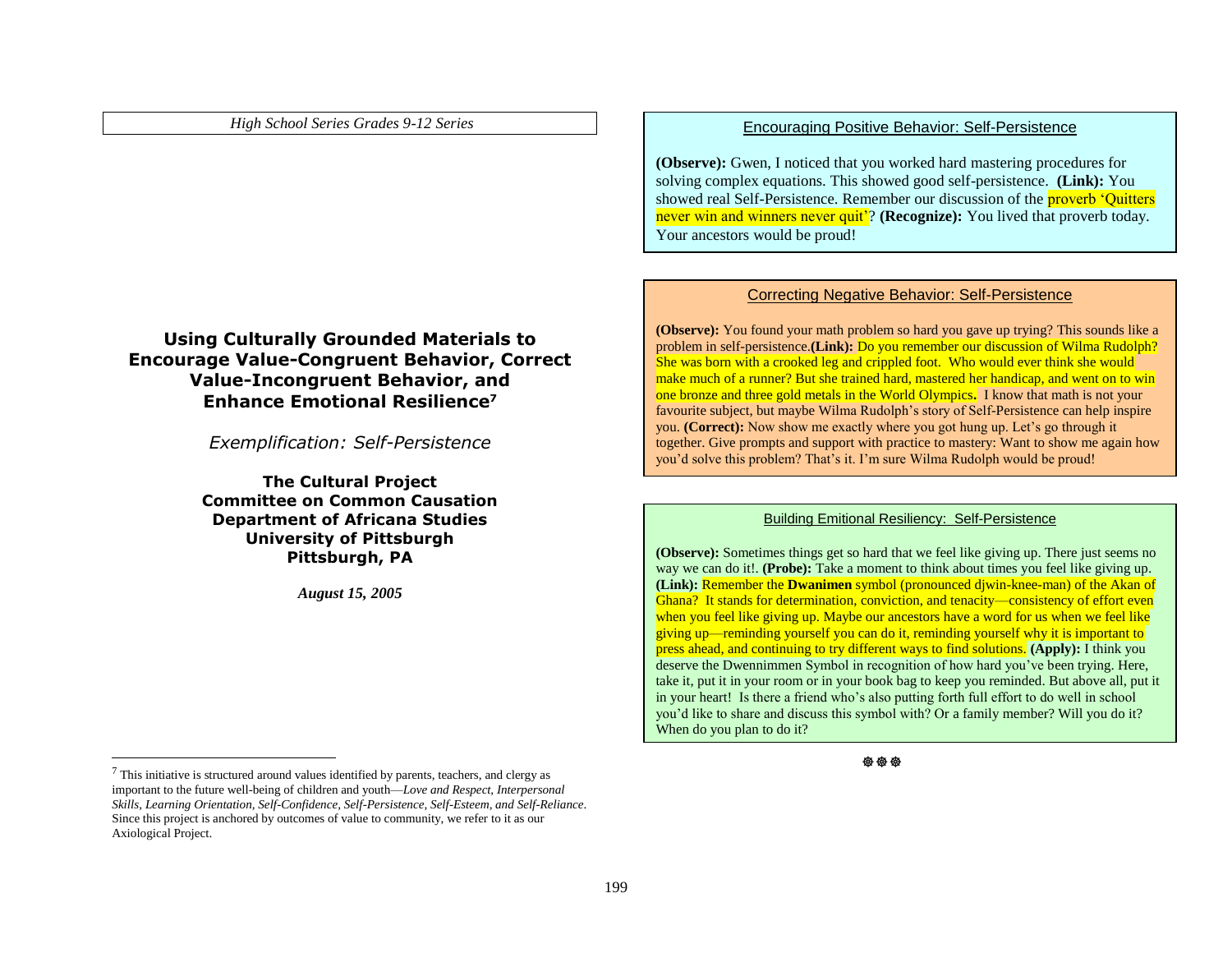### **Using Culturally Grounded Materials to Encourage Value-Congruent Behavior, Correct Value-Incongruent Behavior, and Enhance Emotional Resilience<sup>8</sup>**

*Exemplification: Self-Esteem*

**The Cultural Project Committee on Common Causation Department of Africana Studies University of Pittsburgh Pittsburgh, PA**

*August 15, 2005*

#### Encouraging Positive Behavior: Self-Esteem

**(Observe):** Gwen, I suspect that you're handling some pretty heavy negative pressure from friends because you've started improving your grades in this course. This shows positive self-esteem. **(Link):** Remember our discussion of the proverb 'No matter how long a log stays in the water, it does not become a crocodile? **(Recognize):** You're living that proverb. Your ancestors would be proud!

#### Correcting Negative Behavior: Self-Esteem

**(Observe):** Not much seems to bring you pleasure or a sense of accomplishment in this class these days. To me this might reflect an issue with self-esteem. **(Link):** Do you remember our discussion of Nelson Mandela's life? He read about his African history both the good things and bad. He studied articles and books on what others had done to fight oppression in their countries. No one made him read. He wanted to learn to gain information about how to help his people. This was his life's purpose. People high in Self-Esteem have future goals in mind. They make decisions today to reach these goals. **(Correct):** Now let's talk about your goals for the future. What's important to you 10 years from now? What do you need to do to reach your goals? What do you need to read? **(Recognize):** When goal analysis and plans are presented and discussed, recognize the effort: Good thinking! You'll keep me posted from time to time on your progress? I'm sure Nelson Mandela would be proud!

#### Building Resiliency: Self-Esteem

**(Observe):** Sometimes students look only at today's negatives to make negative predictions about the future: Things are bad today, so things will be bad tomorrow! **(Probe):** Take a moment to think about difficult or negative things you've faced in life. Does it mean your future life will be negative? Why or why not? **(Link):** Do you remember the symbol **Sankofa** (pronounced sang-ko-fah) of the Akan of Ghana? It stands for 'looking back to find one's future'. Sometimes you need to reflect on the historical achievements of African people: They had kings, queens, and kingdoms. The first university was established in Africa. African and African Americans have made great inventions which have been shared with the world. Sometimes you have to look back to see future possibilities for you and people like you. Sometimes you have to reflect on your history to keep today's negative events from destroying your Self-Esteem. **(Apply):** Is there some place special you can place this Sankofa symbol to keep you reminded? Is there a friend you'd like to share and discuss this symbol with? A family member? Will you do it? When do you plan to do it?

 $\overline{a}$ 

<sup>8</sup> This initiative is structured around values identified by parents, teachers, and clergy as important to the future well-being of children and youth—*Love and Respect, Interpersonal Skills, Learning Orientation, Self-Confidence, Self-Persistence, Self-Esteem, and Self-Reliance*. Since this project is anchored by outcomes of value to community, we refer to it as our Axiological Project.